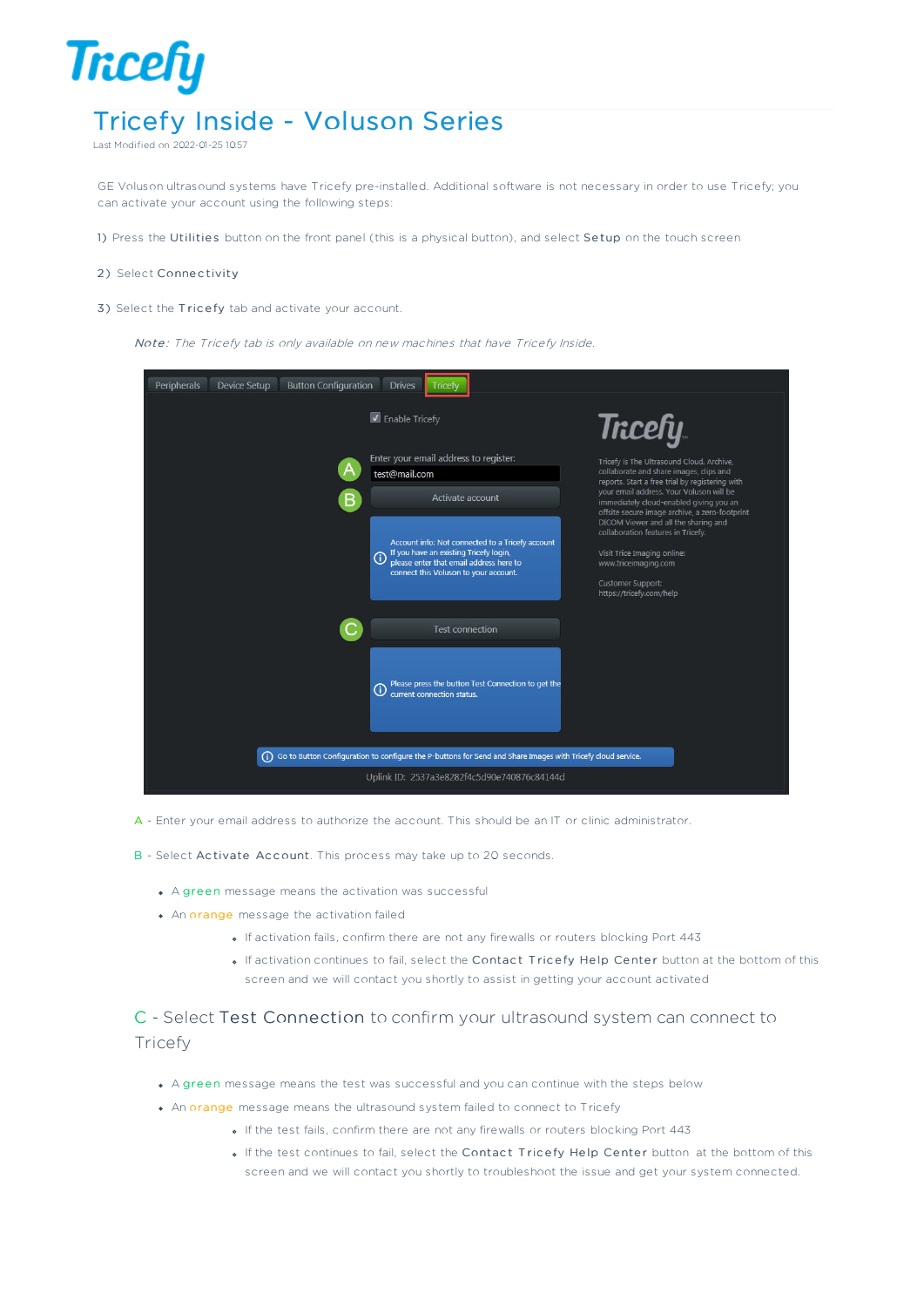# **Tricefy** Sending Images to Tricefy

To program your ultrasound system to send exam data to Tricefy, select the Button Configuration tab:



You can program your system to either automatically send exam data to Tricefy once the exam has ended or when a P button has been selected. Both options are described below.

## Sending Data at the End of Exam

To send data when the exam has ended, select the End Exam option and make sure Move Clipboard Content to Interval Archive and Store Clipboard Content to Tricefy are selected in the Clipboard Content box.



#### Sending Data with a P Button

To send data by pressing a P button, select the P button you would like to use (P1, P2, P3, P4, P5 or P6) and make sure Save to Clipboard is selected in the General box. Select Store Image/Cine and Share Image/Cine in the Tricefy box.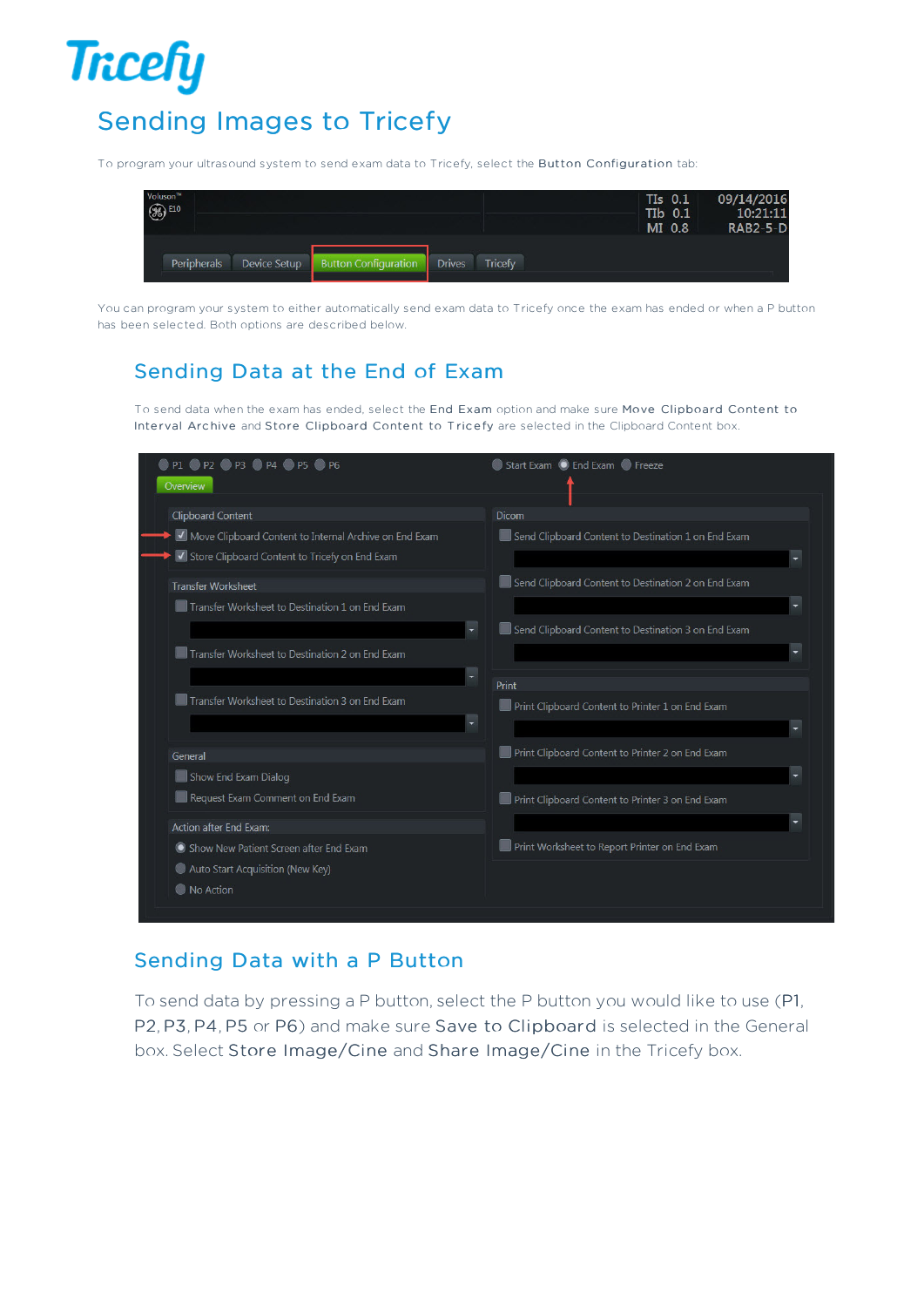

| General                             | <b>Dicom</b>                                          | Print                      |
|-------------------------------------|-------------------------------------------------------|----------------------------|
| Save to Clipboard with P2           | Send to Destination 1 with P2                         | Print to Printer 1 with P2 |
| Save to Worksheet with P2           |                                                       | ▼                          |
| Confirm Scan Assistant Item with P2 | Send to Destination 2 with P2                         | Print to Printer 2 with P2 |
| Export                              |                                                       | $\overline{\phantom{0}}$   |
| Export as JPG / MP4 with P2         | Send to Destination 3 with P2                         | Print to Printer 3 with P2 |
|                                     |                                                       | ▼                          |
| Recorder                            | <b>Tricefy</b>                                        |                            |
| Use P2 for Recorder Control         | Store Image/Cine with P2                              |                            |
| Send Email                          | $\triangledown$ Share Image/Cine with Patient with P2 |                            |

To learn more about sending studies to patients and doctors, refer to Step 3 of our Getting Started Guide.

#### Sending Worksheets and Reports

Refer to tricefy.help/help/pdfsendvol to learn how to send worksheets and reports to Tricefy in one easy step.

#### Image/Cine Selection

To enable sending both still images and cines with one button, we recommend the following settings under Detailed Se tup:

| @ P1 @ P2 @ P3 @ P4 @ P5 @ P6 |  |                  |                | Start Exam C End Exam C Freeze |                        |  |  |
|-------------------------------|--|------------------|----------------|--------------------------------|------------------------|--|--|
| Detailed Setup<br>Overview    |  |                  |                |                                |                        |  |  |
| Clipboard                     |  | Dicom / Tricefy  |                | max. Cine Length               |                        |  |  |
| Save Automatic<br>$2D$ :      |  | 2D:              | Send Automatic | ٠                              | Save/Send 3 sec<br>2D  |  |  |
| D/M: Save Single              |  | D/M: Send Single |                | ٠                              | D/M: Save/Send 10 sec  |  |  |
| Save Automatic<br>3D:         |  | 3D <sub>z</sub>  | Send Automatic | ъ,                             | Save/Send 5 sec<br>4D: |  |  |
| Save Automatic<br>4D:         |  | $4D$ :           | Send Automatic | ٠                              |                        |  |  |

- 2D: Automatic
- D/M: Single
- 3D: Automatic
- 4D: Automatic

If you have additional ultrasound systems to setup that don't already have Tricefy installed, refer to the following help pages:

 $T$ http://www.tricefy.help/help/uplink

http://www.tricefy.help/help/configuration

## Compression Settings:

Confirm your compression settings are correct: